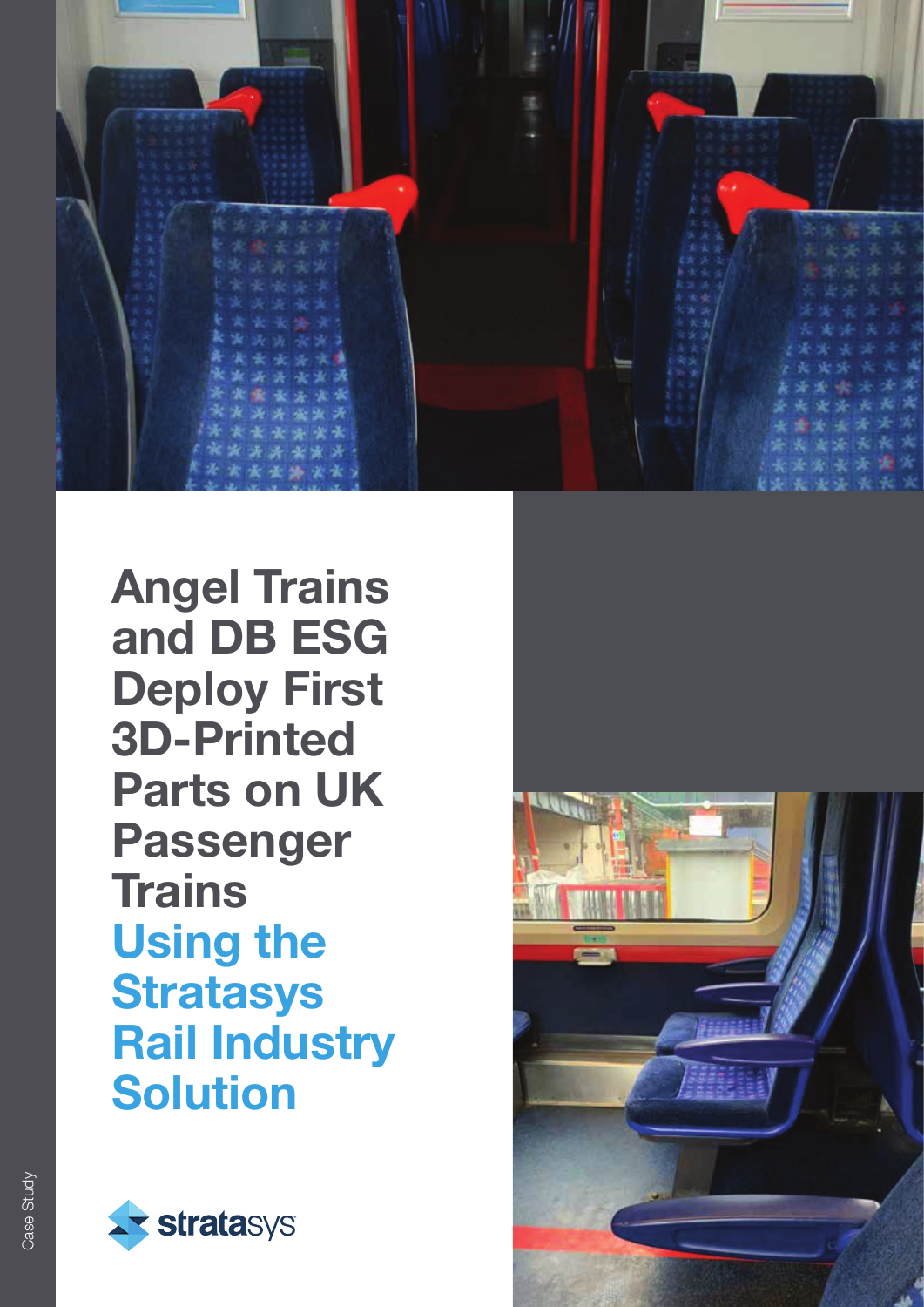Founded in 1994, Angel Trains is the leading rolling stock provider for the UK rail industry, financing and delivering high-quality trains to UK passenger service operators. Each year, it makes significant investment in innovative solutions to modernize and improve UK train fleets. One of the company's biggest challenges is finding an alternative to the traditional supply chain for replacement parts, which struggles to cope with growing demands.

Unlike the automotive industry, where vehicles are mass produced in millions each year, the number of fleets in the rail industry is comparatively very small and over 30 years old in some cases. This combination presents several challenges for train operators, especially regarding vehicle maintenance and part replacement.

"In recent times, we've seen growing concern among operators that sourcing replacement parts for older train fleets at a reasonable cost and in a short timeframe is proving increasingly difficult," explained James Brown, Data and Performance Engineer at Angel Trains. "The problem is that traditional manufacturing methods only make it cost-effective to produce high volumes of spare parts, even though an operator may only need a few obsolete train parts replaced. Lead times can also take months, exacerbating the issue even further."

As a result, Angel Trains teamed up with engineering consultancy [DB ESG,](https://dbesg.deutschebahn.com/esg) and Stratasys, to show train operators how they can overcome these hurdles by 3D printing lower quantities of parts in a fraction of the time and cost of traditional methods. This cross-industry collaboration soon resulted in the first 3D printed parts ever deployed within an in-service passenger train in the UK. They included four passenger armrests and seven grab handles, installed on Chiltern Railways' trains.

## **Significant Savings in Production Costs and** Lead Times

Stratasys' Rail Industry Solution comprises railqualified materials and production-grade FDM® 3D printing. This lets Angel Trains achieve major time and cost efficiencies in part replacement, demonstrated by the Chiltern Railways armrest installation.



3D printed armrest on Chiltern Railways train – produced 94% faster compared to traditional manufacturing methods.

# $\epsilon$

An obsolete replacement part can be 3D printed on-demand and installed immediately, enabling operators to better maintain its trains and get vehicles back into service more quickly, thus improving the quality of service for passengers."

James Brown

Data and Performance Engineer, Angel Trains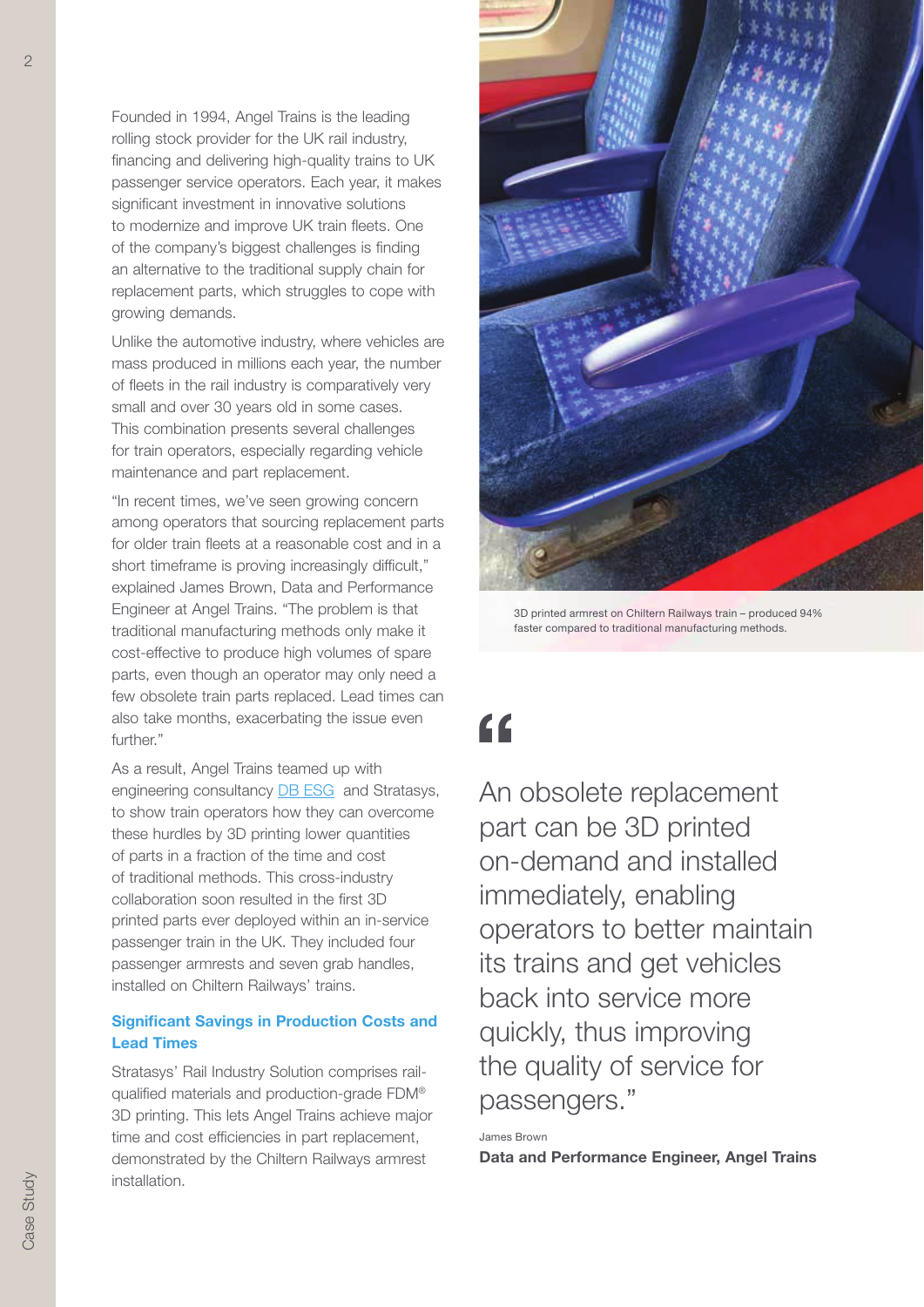

3D printed grab handles installed on a Chiltern Railways train.

The lead time for this part using conventional manufacturing would be approximately four months. However, according to Brown, the final armrest can be produced within one week with Stratasys' Rail Industry Solution, representing a lead-time decrease of almost 94%. Brown also believes that cost savings of up to 50% per part are achievable.

Similarly, in the case of the on-seat grab handle, the replacement part was obsolete and the original supplier was no longer in operation. To make new grab handles, a new manufacturing tool would have been required, costing up to £15,000, with an expected lead time of two and a half months. With the Rail Industry Solution, the grab handles were produced in just three weeks at a significantly lower cost per part.

"This is an exciting time for the UK rail industry," said Brown. "With Stratasys' Rail Industry

Solution, train operators can be much more responsive to replacing passenger-facing parts that get damaged or vandalized. An obsolete replacement part can be 3D printed on demand and installed immediately, enabling operators to get vehicles back into service quicker and better maintain their trains – improving the quality of service for passengers."

### Achieving Part Certification

To overcome the challenge of certifying 3D printed parts for use in passenger trains, DB ESG conducted comprehensive testing on a range of industrial-grade 3D printing materials. The final parts were 3D printed in [ULTEM™ 9085 resin](https://www.stratasys.com/materials/search/ultem9085) using a [Stratasys Fortus 450mc™ 3D printer.](https://www.stratasys.com/3d-printers/fortus-380mc-450mc) The highly accurate production printer features a large heated build chamber, so parts meet the strict tolerances and repeatability requirements of industry, as well as allowing large single parts